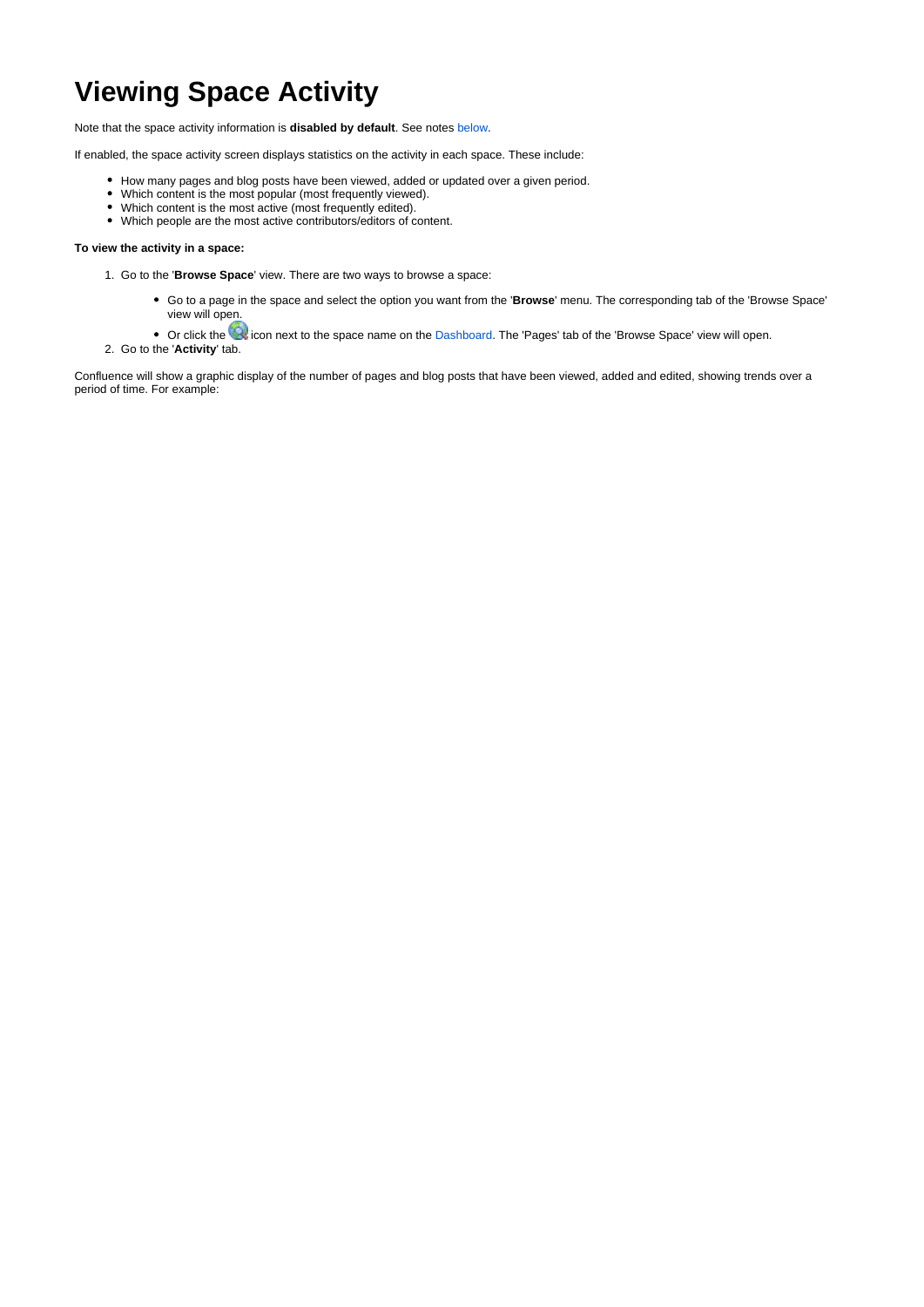

# **Activity for week starting 31 December 2006**

Period: month | week | day Week: << Previous | Now | Next >> See also: Global Confluence activity



This graph shows how many times pages and news posts have been viewed over the current time period.

Screenshot 1: Number of viewed pages and blog posts in a week

The top ten most popular and most active pages and/or blog posts will be listed, with a link to each.

#### Most popular content (Views)

- 1. <u>Onfluence Documentation Home</u> (2262)
- $2.$ Set JAVA HOME variable in Windows (1180) Ξĭ
- Confluence Installation Guide (687) 3. Ξĭ
- Remote API Specification (467) 4. Ħ
- 5. User Macros (436)
- Installing Confluence Standalone (385) 6.
- 7. JIRA Issues Macro (370)
- 8. Administrators Guide (353)
- 9. Dynamic Tasklist Macro (335)
- Frequently Asked Questions (320) 10.

<span id="page-1-0"></span>Screenshot 2: Popular content

### **Notes**

- The [Confluence Usage Stats plugin](https://plugins.atlassian.com/plugin/details/271), which provides the 'Space Activity' screen, is known to cause performance problems on large installations. This plugin is **disabled by default**. A status report on the progress of the performance issues with this plugin is available in this issue: [USGTRK-15.](https://studio.plugins.atlassian.com/browse/USGTRK-15)
- Your Confluence system administrator can enable the plugin, but please be aware of the possible impact upon your site's performance.
- The plugin is sometimes called 'Confluence Usage Tracking'.
- If your Confluence site is [clustered,](https://wikis.nyu.edu/pages/viewpage.action?pageId=20581561) the space activity information will not be available.